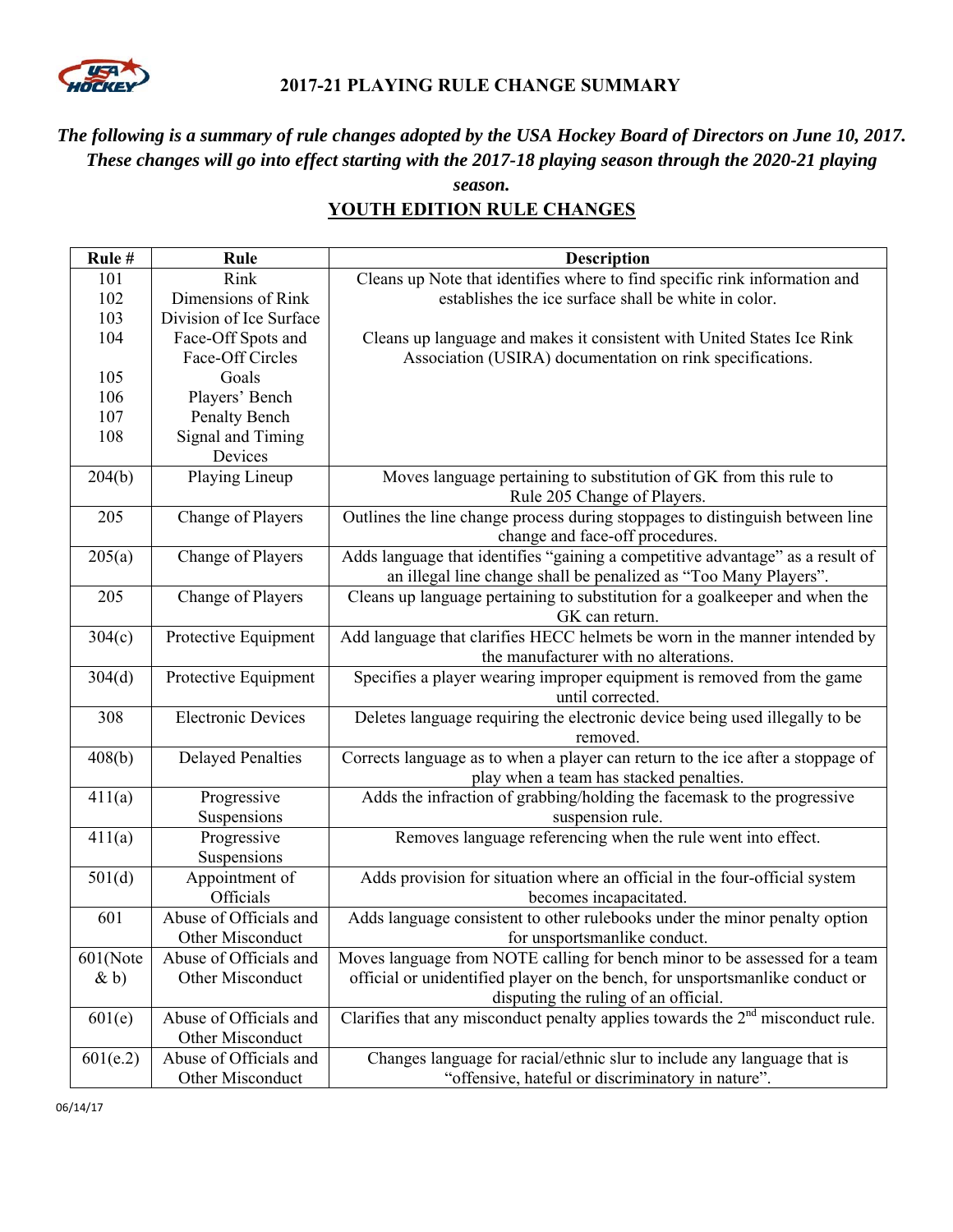| Rule#      | Rule                                               | <b>Description</b>                                                                                          |
|------------|----------------------------------------------------|-------------------------------------------------------------------------------------------------------------|
| 603        | Boarding                                           | Adds Note at beginning of rule that clearly defines Boarding.                                               |
| 604        | Body Checking (Body<br><b>Contact Categories</b> ) | Adds Note at beginning of the rule that clearly defines Body Checking.                                      |
| 605        | <b>Broken Stick</b>                                | Adds Note at beginning of rule defining a broken stick and language that                                    |
|            |                                                    | allows a player reasonable time to drop a broken stick before being penalized.                              |
| 606        | <b>Butt-Ending</b>                                 | Adds Note at beginning of rule that clearly defines Butt-ending.                                            |
| 607        | Charging                                           | Adds Note at beginning of rule that clearly defines Charging.                                               |
| 608        | Checking from Behind                               | Adds Note at beginning of rule that clearly defines Checking from Behind.                                   |
|            |                                                    | Adds language from casebook that outlines criteria for calling a match penalty<br>for Checking from Behind. |
| 609        | Cross-Checking                                     | Adds Note at beginning of rule that clearly defines Cross-Checking.                                         |
| 611        | Elbowing                                           | Adds Note at beginning of rule that clearly defines Elbowing.                                               |
| 612(b)     | Face-Off Locations                                 | All face-offs must be conducted at one of the nine designated face-off spots.                               |
| 612(c)     | Face-Off Locations                                 | Calls for an attacking zone face-off when puck deflects out of play-off of post                             |
|            |                                                    | or crossbar.                                                                                                |
| 613(c)     | <b>Face-Off Procedures</b>                         | Cleans up language in conjunction with proposal dealing with Rule 205                                       |
|            |                                                    | Change of Players.                                                                                          |
| 614(a)     | Falling on Puck                                    | Clarifies Note and the use of the hands in the process of blocking a shot.                                  |
| 615        | Fighting                                           | Adds Note at beginning of rule that clearly defines Fighting.                                               |
| 615(c)     | Fighting                                           | Cleans up language pertaining to helmet removal during an altercation and                                   |
|            |                                                    | eliminates Adult exception. Allows for game misconduct (with two game                                       |
|            |                                                    | suspension) to be assessed when opponent's helmet is removed (non-                                          |
|            |                                                    | deliberately) by the actions of the player during an altercation                                            |
| 616        | Fouled from Behind                                 | Adds Note at beginning of rule that clearly defines Fouled from Behind.                                     |
| 617(c.6)   | Goals and Assists                                  | Clarifies disallowing a goal as result of an infraction reported to the Referee                             |
|            |                                                    | by a Linesman.                                                                                              |
| 617        | Goals and Assists                                  | Includes language moved from Rule 108 that specifies Referee has final                                      |
|            |                                                    | decision on goals scored at the end of each period.                                                         |
| 619        | Head-Butting                                       | Adds Note at beginning of rule that clearly defines Head-Butting.                                           |
| 620        | Head Contact                                       | Adds Note at beginning of rule that clearly defines Head Contact.                                           |
| 621        | <b>High Sticks</b>                                 | Adds Note at beginning of rule that clearly defines High Sticking.                                          |
| 622        | Holding an Opponent                                | Adds Note at beginning of rule that clearly defines Holding.                                                |
| 623        | Hooking                                            | Adds Note at beginning of rule that clearly defines Hooking.                                                |
| 624(b)     | Icing the Puck                                     | Eliminate the ability of a shorthanded team to legally ice the puck for 14&U                                |
|            |                                                    | age classifications and below.                                                                              |
| 624(c)     | Icing the Puck                                     | Cleans up language specifying where the face-off will take place after an error<br>by the officials.        |
|            | Interference                                       | Adds Note at beginning of rule that clearly defines Interference.                                           |
| 625<br>627 |                                                    | Adds Note at beginning of rule that clearly defines Kicking.                                                |
|            | Kicking Opponent or<br>Puck                        |                                                                                                             |
| 628        | Kneeing                                            | Adds Note at beginning of rule that clearly defines Kneeing.                                                |
| 629(a)     | Leaving Players'                                   | Adds language that defines when an altercation is considered complete.                                      |
|            | Bench or Penalty                                   |                                                                                                             |
|            | Bench                                              |                                                                                                             |
| 629(e)     | Leaving Players'                                   | Adds Adults to language prohibiting a team from intentionally placing fewer                                 |
|            | Bench or Penalty                                   | players on the ice and the player coming off the bench is the first to play the                             |
|            | Bench                                              | puck.                                                                                                       |
| 630(a)     | Off-Sides                                          | Adds sentence clarifying that the position of the stick has no effect on an off-<br>sides play.             |
| 630(d)     | Off-Sides                                          | Re-numbers subsection to emphasize two different sections of the rule.                                      |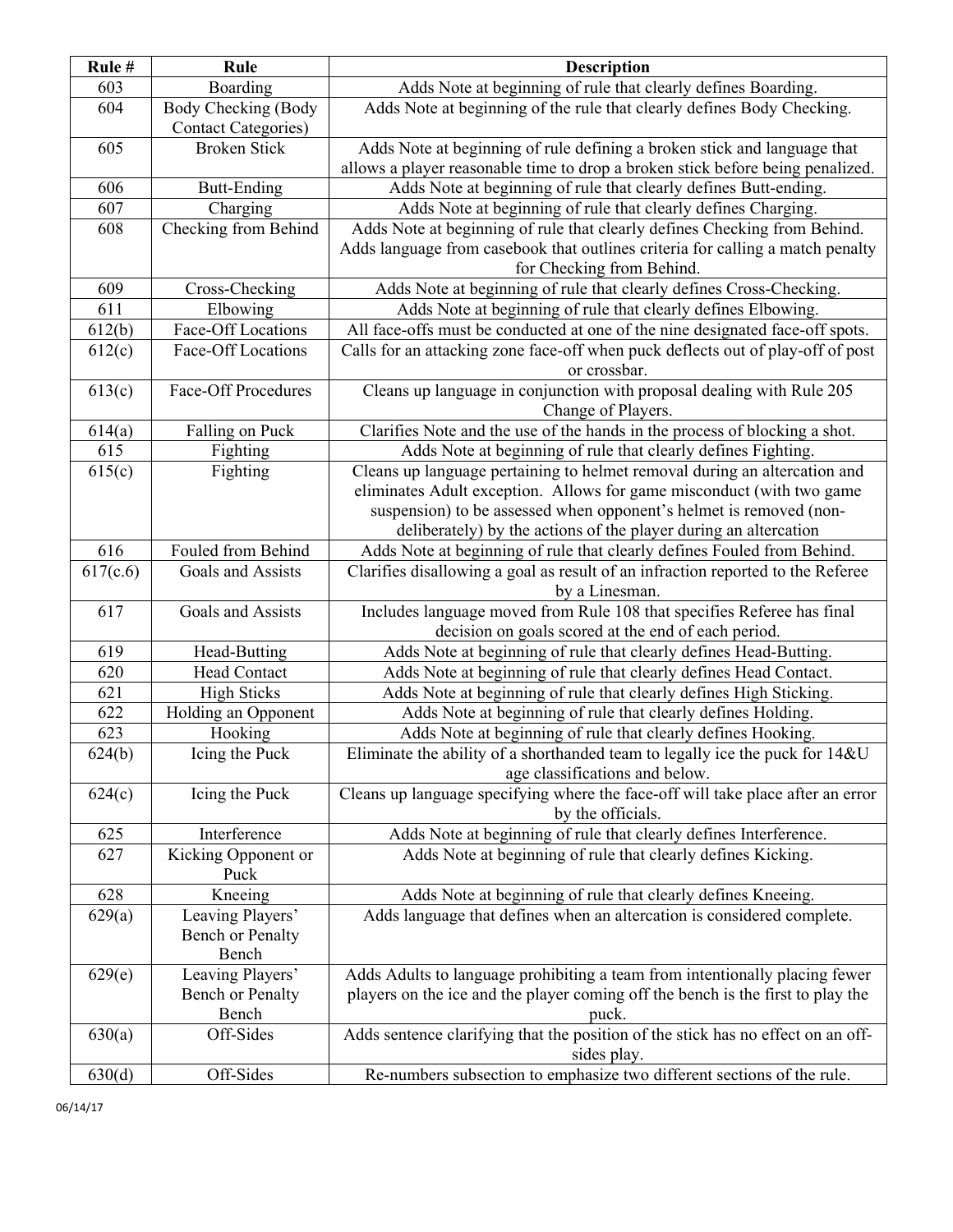| Rule#    | Rule                      | <b>Description</b>                                                                 |
|----------|---------------------------|------------------------------------------------------------------------------------|
| 631      | Puck Out of Bounds or     | Modernizes language pertaining to protective shielding surrounding playing         |
|          | Unplayable                | area.                                                                              |
| 634      | Slashing                  | Adds Note at beginning of rule that clearly defines Slashing.                      |
| 635      | Spearing                  | Adds Note at beginning of rule that clearly defines Spearing.                      |
| 638      | <b>Tied Games</b>         | Establishes the use of 5 v 5, 4 v 4 or 3 v 3 as viable overtime possibilities, but |
|          |                           | restricts the use of 2 v 2 or 1 v 1 in USA Hockey sanctioned games.                |
| 639      | Tripping/Clipping/Leg     | Adds Note at beginning of rule that clearly defines these actions. Adds "Slew      |
|          | Checking/Slew             | Footing" to the title of the rule.                                                 |
|          | Footing                   |                                                                                    |
| 640      | Unnecessary               | Adds Note at beginning of rule that clearly defines Roughing.                      |
|          | Roughness (Roughing)      |                                                                                    |
| Glossary | Altercation               | Additional language added for clarity.                                             |
| Glossary | Creases                   | Removes Referee Crease reference.                                                  |
| Glossary | Face-Off                  | Additional language that clarifies the start of the face-off procedure.            |
| Glossary | Goalkeeper                | New language to clarify role and privileges.                                       |
| Glossary | <b>HECC</b>               | Clarifies language to accurately reflect role of HECC.                             |
| Glossary | <b>Injury Potential</b>   | Adds language pertaining to linesman responsibility.                               |
|          | Penalties                 |                                                                                    |
| Glossary | Line Change               | Adds new term and definition outlining the proper procedure to be used for a       |
|          | Procedure                 | change of players during stoppages.                                                |
| Glossary | Off-Ice Official          | Deletes word "Minor" in title and cleans up language.                              |
| Glossary | Penalty                   | Adds language that outlines the procedure for calling a penalty.                   |
| Glossary | Possession of the Puck    | Adds term "puck touch" to definition.                                              |
| Glossary | Possession and Control    | Cleans up and modernizes language.                                                 |
|          | of the Puck               |                                                                                    |
| Glossary | <b>Proper Authorities</b> | Adds term "sanctioned" to language regarding tournaments.                          |
|          | (Proper Disciplinary      |                                                                                    |
|          | Authority)                |                                                                                    |
| Glossary | Protective Equipment      | Cleans up and modernizes language.                                                 |
| Glossary | Shorthanded               | Cleans up and modernizes language.                                                 |
| Glossary | Substitute Goalkeeper     | Clarifies their place on scoresheet, role and equipment needs.                     |
| Glossary | Team Official             | Cleans up definition of Team Official.                                             |
| Glossary | Time-Out (Curfew          | Suggests that both team be notified prior to start of game of curfew clock.        |
|          | Definition)               |                                                                                    |

*Note: This document is a brief summary of playing rule changes and does not reflect the actual language used in the official rules. The purpose of this document is to provide a quick reference to the rule changes. For specific language related to each rule, please see the 2017-21 USA Hockey Official Playing Rules Book.*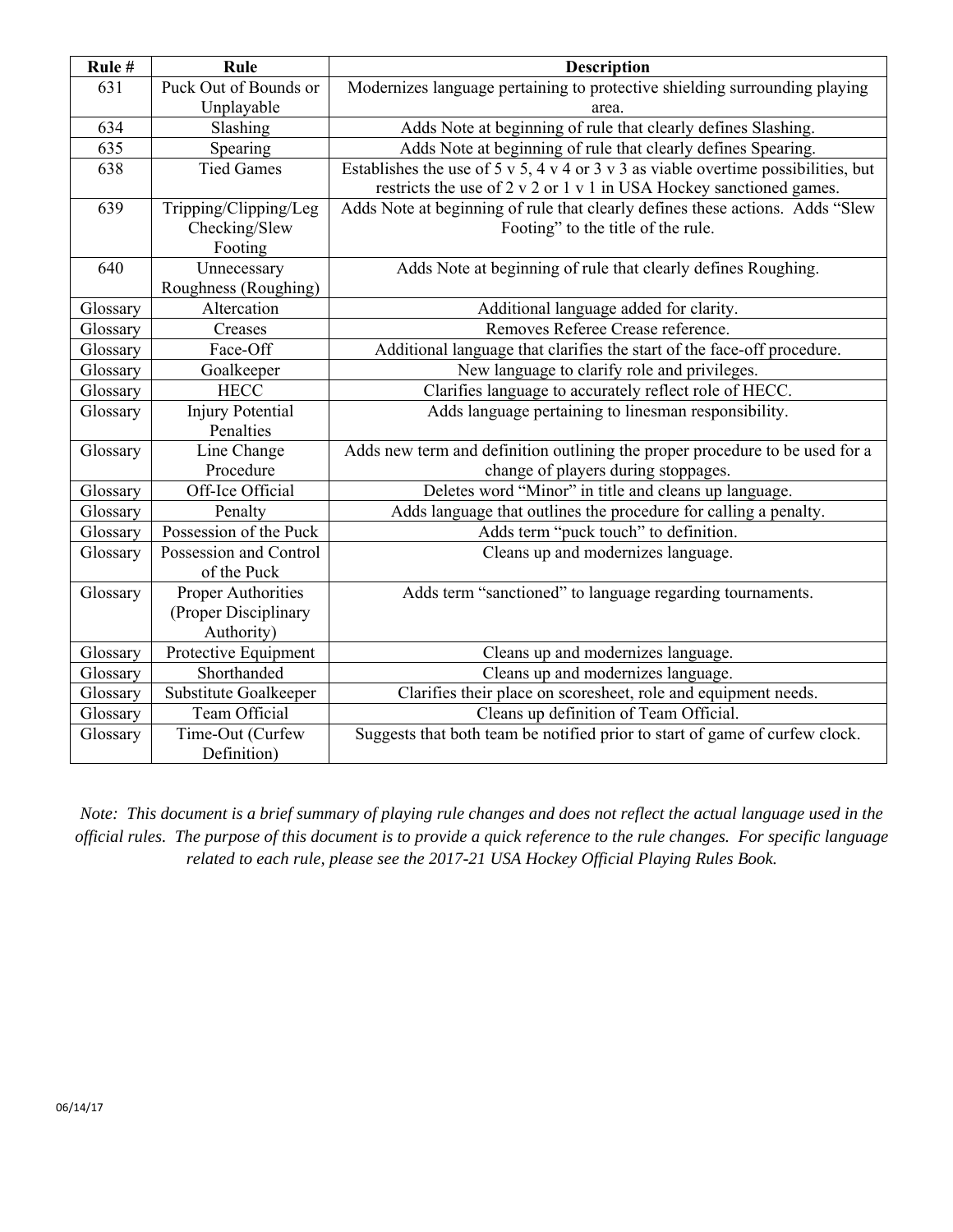

### **2017-21 PLAYING RULE CHANGE SUMMARY – JUNIOR EDITION**

# *The following is a summary of rule changes adopted by the USA Hockey Board of Directors on June 10, 2017. These changes will go into effect starting with the 2017-18 playing season through the 2020-21 playing*

*season.*  **JUNIOR EDITION RULE CHANGES** 

| Rule#  | Rule                        | <b>Description</b>                                                               |
|--------|-----------------------------|----------------------------------------------------------------------------------|
| 101    | Rink                        | Cleans up Note that identifies where to find specific rink information and       |
| 102    | Dimensions of Rink          | establishes the ice surface shall be white in color.                             |
| 103    | Division of Ice Surface     |                                                                                  |
| 104    | Face-Off Spots and          | Cleans up language and makes it consistent with United States Ice Rink           |
|        | Face-Off Circles            | Association (USIRA) documentation on rink specifications.                        |
| 105    | Goals                       |                                                                                  |
| 106    | Players' Bench              |                                                                                  |
| 107    | Penalty Bench               |                                                                                  |
| 108    | Signal and Timing           |                                                                                  |
|        | Devices                     |                                                                                  |
| 105    | Goals                       | Specifies additional language pertaining to padding and skirting that is         |
|        |                             | recommended be part of the goal frame at the Junior level.                       |
| 201(c) | <b>Composition of Teams</b> | Deletes language pertaining to a suspended player that is not enforceable or     |
|        |                             | applicable to the rules.                                                         |
| 204(b) | Playing Lineup              | Moves language pertaining to substitution of GK from this rule to                |
|        |                             | Rule 205 Change of Players.                                                      |
| 204(c) | Playing Line-up             | Adds language that clarifies process for appealing an incorrect starting line-up |
|        |                             | and the consequences.                                                            |
| 205    | Change of Players           | Outlines the line change process during stoppages to distinguish between line    |
|        |                             | change and face-off procedures.                                                  |
| 205(a) | Change of Players           | Adds language that identifies "gaining a competitive advantage" as a result of   |
|        |                             | an illegal line change shall be penalized as "Too Many Players".                 |
| 205    | Change of Players           | Cleans up language pertaining to substitution for a goalkeeper and when the      |
|        |                             | GK can return.                                                                   |
| 304(c) | Protective Equipment        | Add language that clarifies HECC helmets be worn in the manner intended by       |
|        |                             | the manufacturer with no alterations.                                            |
| 304(c) | Protective Equipment        | Would require Players to wear HECC approved helmets - eliminates waiver.         |
| 304(c) | Protective Equipment        | Adds fine for players not having chin strap properly fastened at all times,      |
|        |                             | except during anthem.                                                            |
| 304(d) | Protective Equipment        | Specifies a player wearing improper equipment is removed from the game           |
|        |                             | until corrected.                                                                 |
| 304(e) | Protective Equipment        | Strengthens language pertaining to player losing helmet during play-             |
|        |                             | providing for a safer environment. Provides officials latitude to stop play      |
|        |                             | immediately if deem dangerous situation.                                         |
| 304(h) | Protective Equipment        | Adopts pilot program language pertaining to GK losing glove during play.         |
| 308    | <b>Electronic Devices</b>   | Deletes language requiring the electronic device being used illegally to be      |
|        |                             | removed.                                                                         |
| 402(f) | <b>Minor Penalties</b>      | Provides for 4 v 4 play when a single minor penalty is assessed to each team at  |
|        |                             | the same stoppage of play.                                                       |
| 404(c) | <b>Misconduct Penalties</b> | Specifies Gross Misconduct I.                                                    |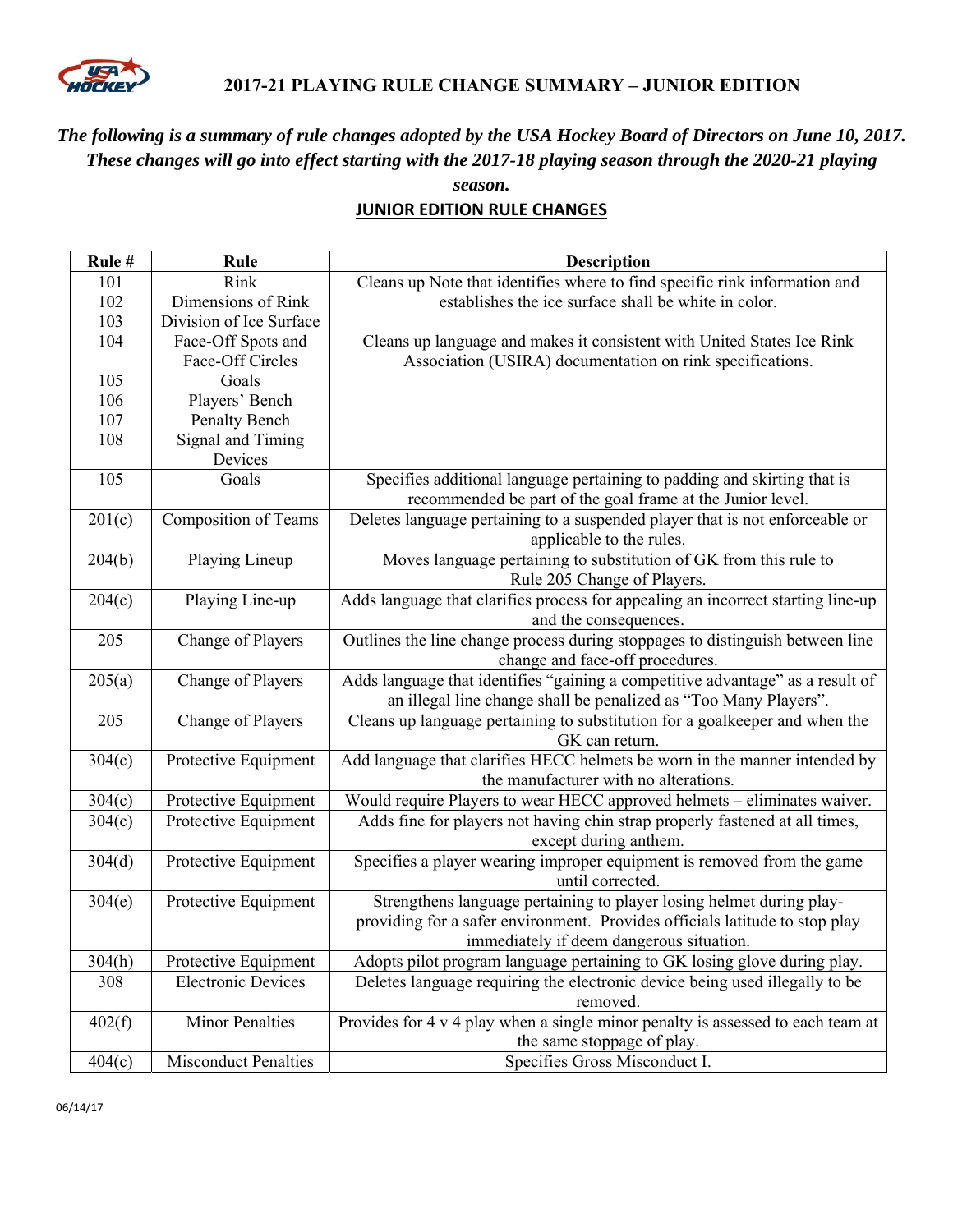| Rule#               | Rule                                       | <b>Description</b>                                                                                                                                                                                 |
|---------------------|--------------------------------------------|----------------------------------------------------------------------------------------------------------------------------------------------------------------------------------------------------|
| 406(c)              | Penalty Shot                               | Clarifies penalty shot procedure and identifies LAX move as legal and<br>spin-o-rama as illegal.                                                                                                   |
| 408(b)              | <b>Delayed Penalties</b>                   | Corrects language as to when a player can return to the ice after a stoppage of<br>play when a team has stacked penalties.                                                                         |
| 501(c)              | Appointment of<br>Officials                | Allows league crest to be worn in lieu of USAH crest.                                                                                                                                              |
| 503(c)              | Linesmen                                   | Adds new language allowing linesman to stop play if notices GK loses<br>helmet/glove.                                                                                                              |
| 601                 | Abuse of Officials and<br>Other Misconduct | Adds language consistent to other rulebooks under the minor penalty option<br>for unsportsmanlike conduct.                                                                                         |
| 601(Note<br>$\& b)$ | Abuse of Officials and<br>Other Misconduct | Moves language from NOTE calling for bench minor to be assessed for a team<br>official or unidentified player on the bench, for unsportsmanlike conduct or<br>disputing the ruling of an official. |
| 601(e)              | Abuse of Officials and<br>Other Misconduct | Clarifies that any misconduct penalty applies towards the $2nd$ misconduct rule.                                                                                                                   |
| 601(e.2)            | Abuse of Officials and<br>Other Misconduct | Changes language for racial/ethnic slur to include any language that is<br>"offensive, hateful or discriminatory in nature".                                                                       |
| 603                 | Boarding                                   | Adds Note at beginning of rule that clearly defines Boarding.                                                                                                                                      |
| Section             | 604-639                                    | Add New Rule 604 Body Checking (Junior Classification) that defines a legal                                                                                                                        |
| <b>Six</b>          |                                            | body check and outlines the purpose of a body check. This allows the other                                                                                                                         |
|                     |                                            | rules to be re-numbered to coincide with numbering in the youth rulebook.                                                                                                                          |
| 605                 | <b>Broken Stick</b>                        | Adds Note at beginning of rule defining a broken stick and language that                                                                                                                           |
|                     |                                            | allows a player reasonable time to drop a broken stick before being penalized.                                                                                                                     |
| 606                 | <b>Butt-Ending</b>                         | Adds Note at beginning of rule that clearly defines Butt-ending.                                                                                                                                   |
| 606                 | <b>Butt-Ending</b>                         | Eliminates double minor plus Game Ejection option.                                                                                                                                                 |
| 607                 | Charging                                   | Adds Note at beginning of rule that clearly defines Charging.                                                                                                                                      |
| 607(a)              | Charging                                   | Replaces Game Ejection with Game misconduct option to be consistent with                                                                                                                           |
|                     |                                            | other aggressive fouls.                                                                                                                                                                            |
| 608                 | Checking from Behind                       | Adds Note at beginning of rule that clearly defines Checking from Behind.                                                                                                                          |
|                     |                                            | Adds language from casebook that outlines criteria for calling a match penalty                                                                                                                     |
|                     |                                            | for Checking from Behind.                                                                                                                                                                          |
| 608(a)              | Checking from Behind                       | Eliminates double minor plus Game Ejection option.                                                                                                                                                 |
| 609                 | Cross-Checking                             | Adds Note at beginning of rule that clearly defines Cross-checking.                                                                                                                                |
| 609(a)              | Cross-Checking                             | Allows a major plus game misconduct penalty to be assessed to be consistent<br>with other aggressive fouls.                                                                                        |
| 610                 | Delaying the Game                          | Allows for awarded goal if net dislodged by defending team while attacking<br>player in act of shooting.                                                                                           |
| 610                 | Delaying the Game                          | Cleans up language pertaining to situations leading to potential misconduct<br>penalties.                                                                                                          |
| 611                 | Elbowing                                   | Adds Note at beginning of rule that clearly defines Elbowing.                                                                                                                                      |
| 611(a)              | Elbowing                                   | Allows a major plus game misconduct penalty to be assessed to be consistent                                                                                                                        |
|                     |                                            | with other aggressive fouls.                                                                                                                                                                       |
| 612                 | Face-Off Locations                         | Prohibits change of players, by defending team, if defending team accidently<br>displaces goal frame.                                                                                              |
| 612(c)              | Face-Off Locations                         | Calls for an attacking zone face-off when puck deflects out of play-off of post<br>or crossbar.                                                                                                    |
| 613                 | <b>Face-Off Procedures</b>                 | Deletes reference to "other face-off locations" since they use the designated<br>nine face-off spots.                                                                                              |
| 613                 | Face-Off Procedure                         | Requires players to be stationary during face-off, prevents a center form                                                                                                                          |
|                     |                                            | playing puck with skate or hand and defending team center to place stick first.                                                                                                                    |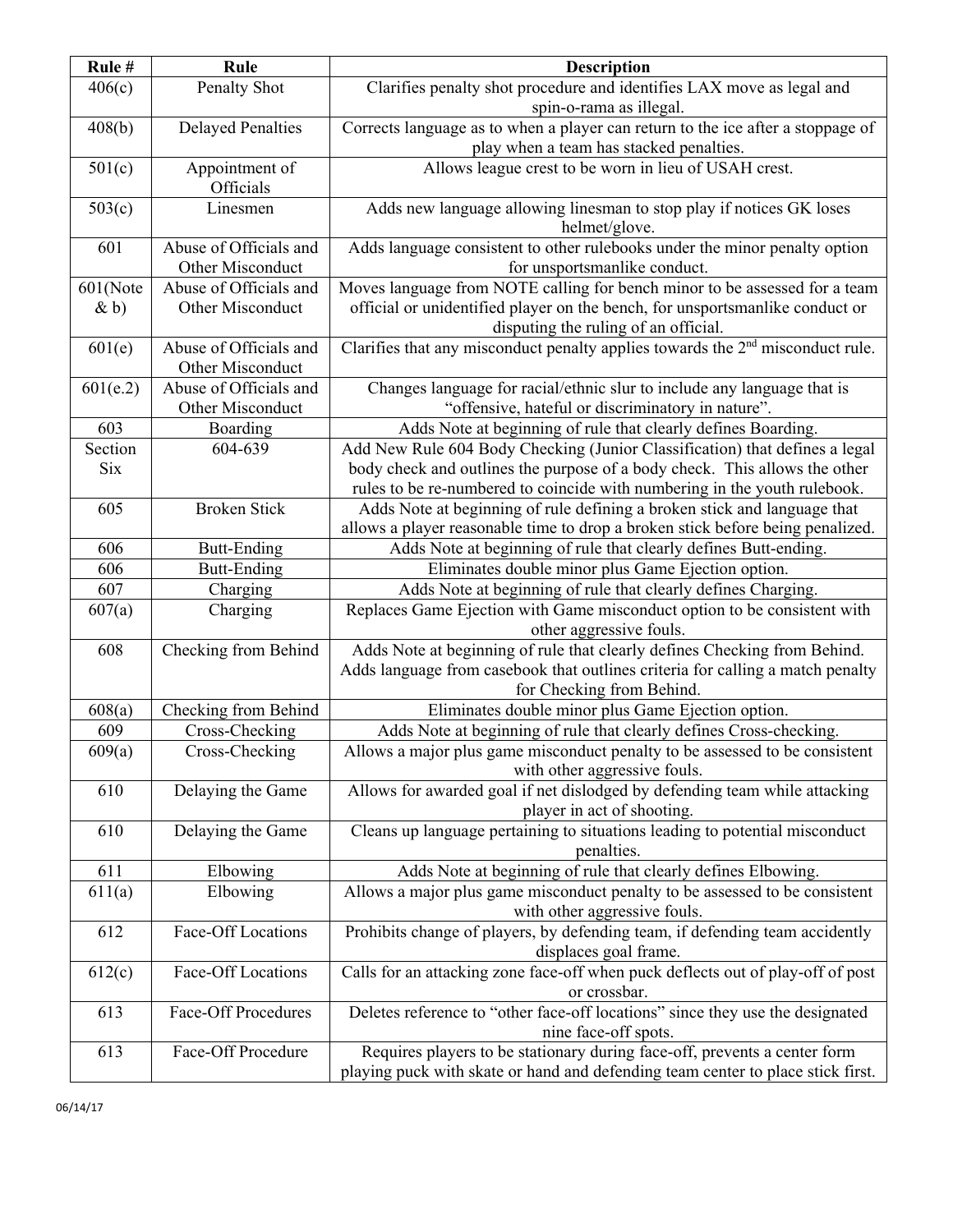| Rule#    | Rule                                     | <b>Description</b>                                                                                  |
|----------|------------------------------------------|-----------------------------------------------------------------------------------------------------|
| 613(c)   | Face-Off Procedures                      | Cleans up language in conjunction with proposal dealing with Rule 205                               |
|          |                                          | Change of Players.                                                                                  |
| 614(a)   | Falling on Puck                          | Clarifies Note and the use of the hands in the process of blocking a shot.                          |
| 615      | Fighting                                 | Cleans up current language for better flow and clarity.                                             |
| 615(c)   | Fighting                                 | Changes position of GK, in order to be considered an instigator of a fight, to                      |
|          |                                          | the defending blue line (currently center red line).                                                |
| 615(g)   | Fighting                                 | Clarifies assessment of game misconduct or a match penalty for deliberately                         |
|          |                                          | removing opponent's helmet during an altercation.                                                   |
| 615(h)   | Fighting                                 | Requires game misconduct penalty for not having jersey properly tied down                           |
|          |                                          | during a fight.                                                                                     |
| 616      | Fouled from Behind                       | Adds Note at beginning of rule that clearly defines Fouled from Behind.                             |
| 617(c.6) | Goals and Assists                        | Clarifies disallowing a goal as result of an infraction reported to the Referee                     |
|          |                                          | by a Linesman.                                                                                      |
| 617      | Goals and Assists                        | Includes language moved from Rule 108 that specifies Referee has final                              |
|          |                                          | decision on goals scored at the end of each period.                                                 |
| 619      | Head-Butting                             | Adds Note at beginning of rule that clearly defines Head-Butting.                                   |
| 620      | <b>Head Contact</b>                      | Adds Note at beginning of rule that clearly defines Head Contact.                                   |
| 620(a)   | Head Contact                             | Eliminates major plus Game Ejection option.                                                         |
| 621      | <b>High Sticks</b>                       | Adds Note at beginning of rule that clearly defines High Sticking.                                  |
| 621(a)   | <b>High Sticks</b>                       | Allows major plus game misconduct penalty to be assessed to be consistent                           |
|          |                                          | with other aggressive fouls.                                                                        |
| 621(c.d) | <b>High Sticks</b>                       | Establishes height of cross bar and location of where puck hits the stick as                        |
|          |                                          | determining factor for goal scored and allows for LAX style move.                                   |
| 622      | Holding an Opponent                      | Adds Note at beginning of rule that clearly defines Holding.                                        |
| 622(b)   | Holding an Opponent                      | Replaces Game Ejection with Game Misconduct option to be consistent with<br>other physical fouls.   |
| 623      | Hooking                                  | Adds Note at beginning of rule that clearly defines Hooking.                                        |
| 623(a)   | Hooking                                  | Replaces Game Ejection with Game Misconduct option to be consistent with                            |
|          |                                          | other physical fouls.                                                                               |
| 624(c)   | Icing the Puck                           | Cleans up language specifying where the face-off will take place after an error                     |
|          |                                          | by the officials.                                                                                   |
| 625      | Interference                             | Adds Note at beginning of rule that clearly defines Interference.                                   |
| 627      | Kicking Opponent or                      | Adds Note at beginning of rule that clearly defines Kicking.                                        |
|          | Puck                                     |                                                                                                     |
| 628      | Kneeing                                  | Adds Note at beginning of rule that clearly defines Kneeing.                                        |
| 628(a)   | Kneeing                                  | Replaces Game Ejection with Game Misconduct option to be consistent with<br>other aggressive fouls. |
| 629      |                                          | Allows penalty to be assessed for first off the bench even when a fight does                        |
|          | Leaving the Players'<br>Bench or Penalty | not occur. Provides officials with latitude to address the player coming off                        |
|          | Bench                                    | bench with single purpose in mind.                                                                  |
| 629(a)   | Leaving Players'                         | Adds language that defines when an altercation is considered complete.                              |
|          | Bench or Penalty                         |                                                                                                     |
|          | Bench                                    |                                                                                                     |
| 630(a)   | Off-Sides                                | Adds sentence clarifying that the position of the stick has no effect on an                         |
|          |                                          | off-sides play.                                                                                     |
| 630(d)   | Off-Sides                                | Re-numbers subsection to emphasize two different sections of the rule.                              |
| 631      | Puck Out of Bounds or                    | Modernizes language pertaining to protective shielding surrounding playing                          |
|          | Unplayable                               | area.                                                                                               |